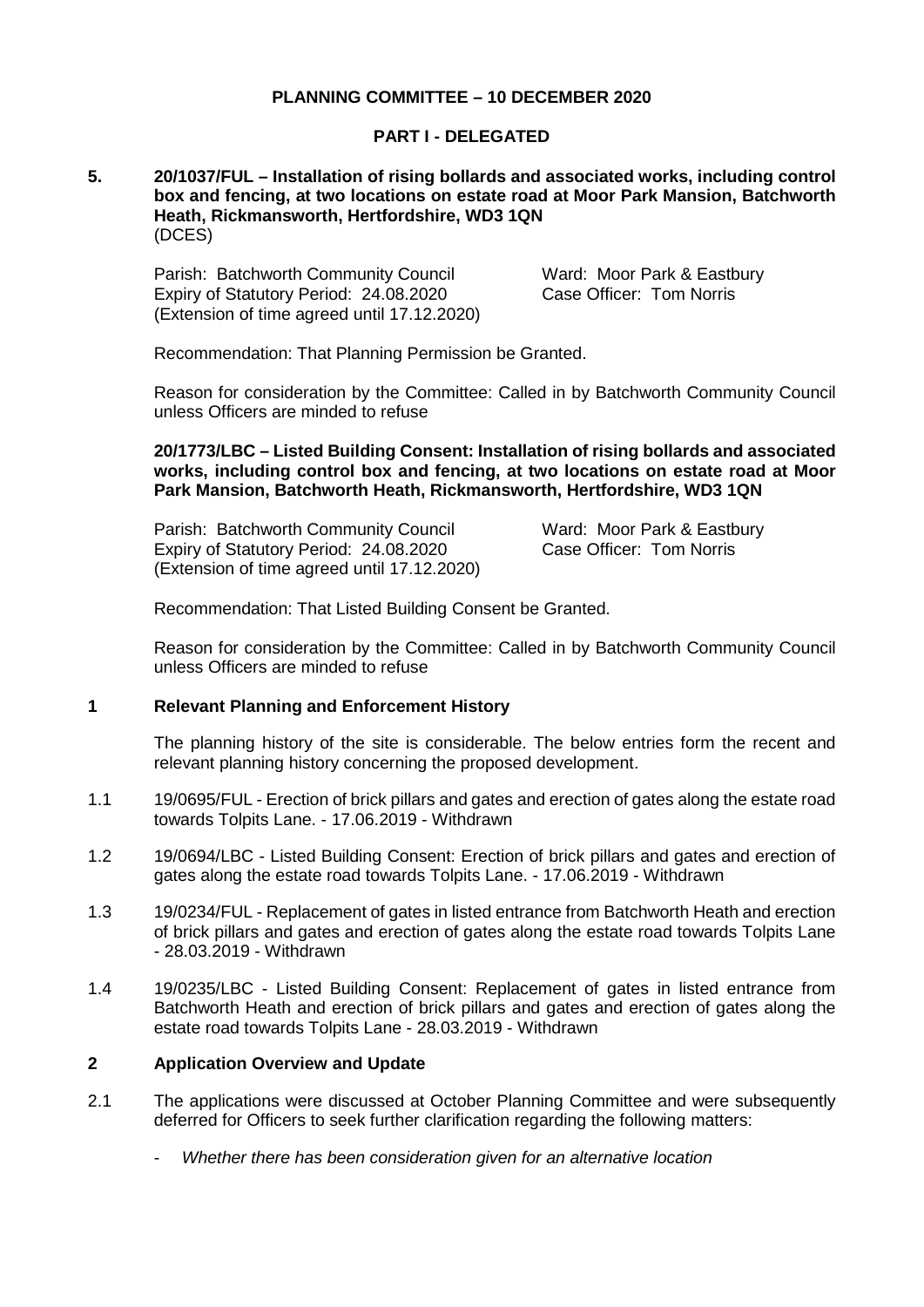- *Further consideration of highways safety implications, and turning space adjacent to the gates. And visual impacts of any additional/required turning space and the impact of that on the setting of the listed building.*
- *Whether officers consider the installation of gates to be acceptable, having regard to the fact that gates have not been there for over 100 years.*
- *How the gates will be operated, including the submission of an operational management plan.*
- 2.2 Following the meeting, Officers have been in discussions with the applicant and amendments have been made to the proposed development. In summary, the proposed gates within the archway have been omitted from the proposal; the originally proposed bollard location has been re-sited; and an additional set of bollards have been proposed. The LPA considered that it was acceptable to accept this new proposal as an amendment to the original scheme under the same application based on the comments of the Planning Committee and that it remained within the extent of the originally submitted Location Plan. The description of development has been updated to reflect the new proposal and new plans and information has been supplied for both applications. All neighbours and consultees originally consulted have be re-consulted on both applications for the statutory 21-day period.

# **3 Description of Application Site and Proposed Development**

3.1 The application site consists of two separate locations within the Moor Park Golf Club which comprises an area of some 140 hectares which contains multiple courses and buildings. The main clubhouse is at Moor Park Mansion which is a grade I listed property (list entry no: 1 173698), located within a Grade II\* Registered Park and Garden (list entry no: 1000251). Within the park are a number of separately listed sculptures and architectural features. The Moor Park Golf Club is located within the Metropolitan Green Belt and partially within a Local Wildlife Site, a Site of Archaeological Interest and the Batchworth Heath Conservation Area.

# Location 1

3.2 This location would be on the estate road adjacent to the main car park positioned forward (south-west) of the Mansion building. At this location it is proposed that there are two rising bollards and associated paraphernalia such as code readers and a control box. The bollards themselves would be 0.6m in height when risen and the below ground structure would be 0.8m deep. The bollards would be circular with a diameter of 0.4m. The code readers would be positioned on a narrow metal post that would be 1.2m in height. An existing kerbed planter within the car park would be extended towards the proposed bollards by some 3.0m

## Location 2

3.3 This location would be on the estate road adjacent to (east of) the 'Club House' building. At this location it is proposed that there are two rising bollards and associated paraphernalia such as code readers and a control box. The bollards themselves would be 0.6m in height when risen and the below ground structure would be 0.8m deep. The bollards would be circular with a diameter of 0.4m. The code readers would be positioned on a narrow metal post that would be 1.2m in height. There would also be open post and rail fencing positioned either side of the roadway adjacent to the bollards that would have a height of 1.1m and would cover a width of 3.0m either side of the roadway.

## Operational details

3.4 Full operational details have been provided by the applicant as to how the proposed bollards intend to operate. In summary, the bollards will operate on a key card and code basis. Both sets of bollards will allow automatic entry; both when approaching Location 2 from Tolpits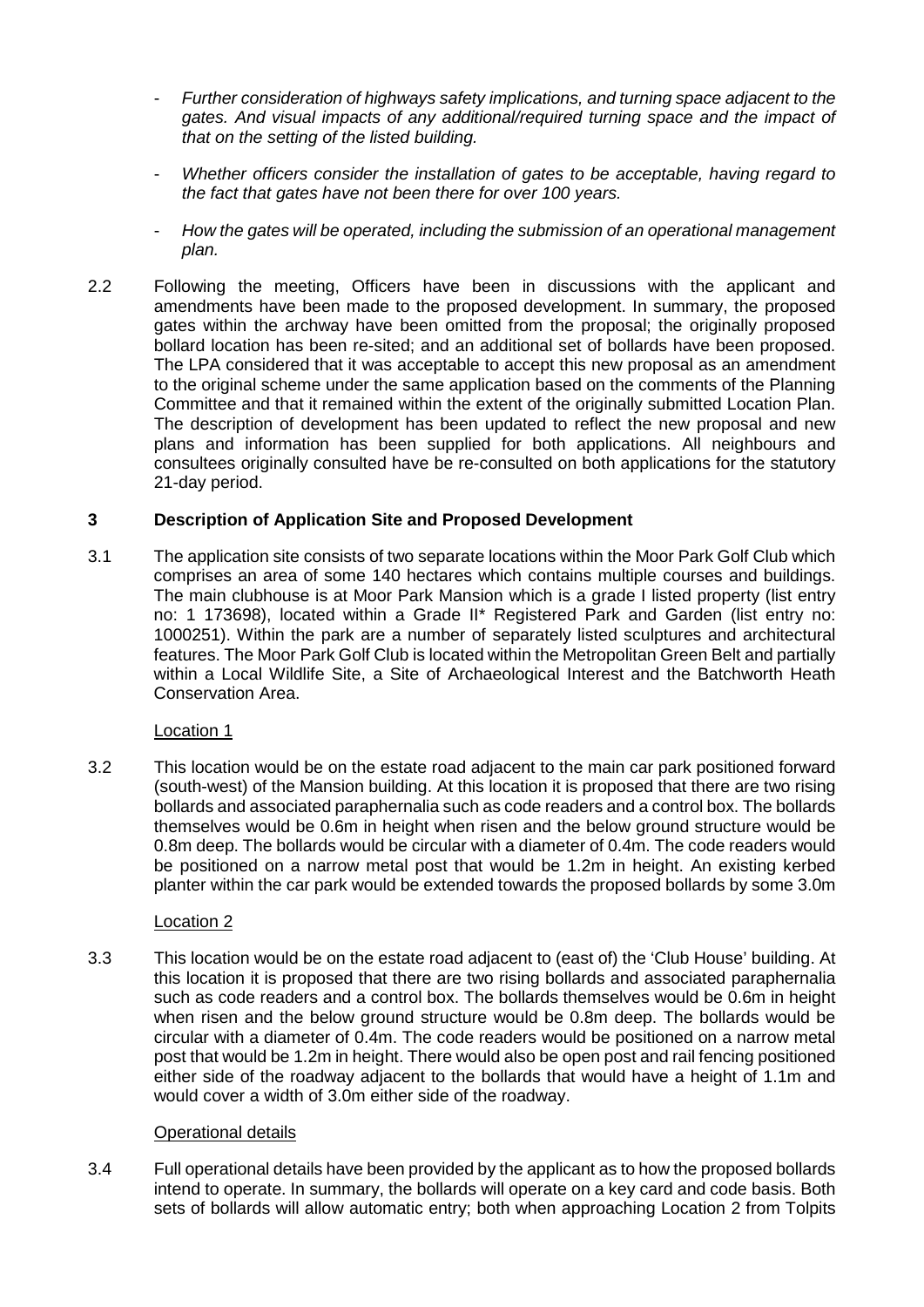Lane and approaching Location 1 from London Road, however will require a key card/code to pass through the second set of bollards. If the driver is then denied entry through the second set of bollards they will be able to turn sufficiently within the car park before returning out of the complex down the road they came from. Additionally, the reception desk at the Golf Club will be able to communicate with drivers stationed at the bollard entrances. The Golf Club intends to have a minimum of four staff connected to ensure 24/7 coverage. The bollards themselves will have lighting which will indicate when it is safe to pass over. The residents of Temple Gardens will all be issued with access cards and code which can be given to friends and family. The location of the bollards would not restrict Temple Gardens residents' access to and from London Road in any instance.

#### **4 Consultation**

## **4.1 Statutory Consultation**

The below consultee comments relate to the amended scheme that was subject to a full statutory 21-day consultation period. The comments made in relation to the previous scheme have been superseded.

#### 4.1.1 Conservation Officer: **[No objection]**

*"The application is for the installation of rising bollards and associated works, including control box and fencing, at two locations on estate road.*

*Moor Park Mansion is a grade I listed property (list entry no: 1 173698), located within a II\* Registered Park and Garden (list entry no: 1000251). Within the park are a number of separately listed sculptures and architectural features. The entrance archway is grade II listed and credited to Robert Adam (list entry no: 1173387).*

*Pre-application advice has been provided on the scheme (20/0084/PREAPP) and the proposals have been further amended following Member feedback. The previously proposed gates (within the listed archway) have been removed and two new rising bollard locations are now proposed.*

*Although the new proposed bollards have been positioned closer to the mansion itself, and so could have a greater impact on its setting, they are considered to be acceptable because they are relatively minor features alongside an existing car park and along an existing tarmac road. The proposed open fencing/railings are in keeping with the parkland setting and the position of the bollards on the edge of an existing car park and road minimise their visual impact on the Registered Park and Garden.*

*There are no objections raised as the proposal is considered to be compliant with the provisions of the NPPF (Section 16 regarding the conservation and enhancement of the historic environment). If the application is approved, it is recommended that a condition requires further details of the new fencing/railings. Timber post and rail fencing or metal 'estate' railings are likely to be acceptable."*

#### 4.1.2 Hertfordshire Highways: **[No objection]**

*"Notice is given under article 18 of the Town and Country Planning (Development Management Procedure) (England) Order 2015 that the Hertfordshire County Council as Highway Authority does not wish to restrict the grant of permission.*

*The original proposed entrance gates at the stone arch at the Batchworth Lane entrance into Moor Park have been omitted from the amended plans, which HCC as Highway Authority would be supportive of due to the lack of a turning space at this location for vehicles unable to enter the site.*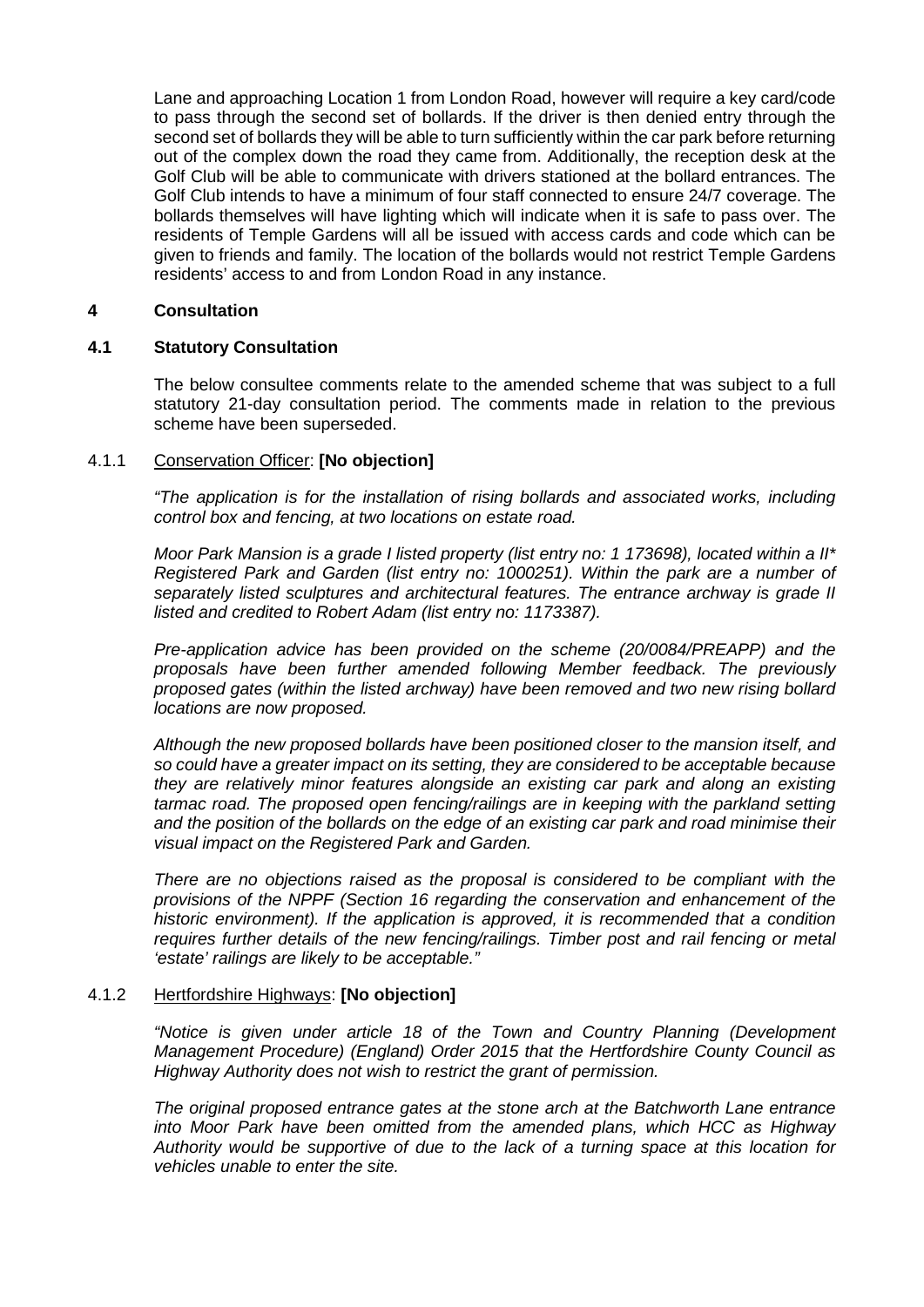*None of the proposed bollards and associated works are located on land that is highway maintainable at public expense and are located a significant distance from the nearest highway. Furthermore details have been submitted as to the proposed operation of the proposed rising bollards, which are considered acceptable by HCC as Highway Authority.*

*HCC as Highway Authority would therefore not have any objections to the amended proposals nor wish to restrict the granting of planning permission."*

#### 4.1.3 Batchworth Community Council: **[Objection]**

*"The objections of B.C.C remain as documented in the application brought to Committee in October*

*There is concern that Herts Highways has not taken local knowledge of the three way junction of London Road and Batchworth Lane and of the impact which closure of the proposed gates will have in the event of mechanical failure.*

*Concerning the mode of operation of both gates and bollards, B.C.C hopes that this information be available as requested. There needs to be guarantees that access for Emergency vehicles will not be impeded in the event of traffic congestion Batchworth Lane and London Road, and also at the Moor Lane access end.*

*The question of rights of way for residents of Temple Gardens must be resolved before any decision can be made on this application."*

#### 4.1.4 Moor Park (1958) Ltd: **[Objection]**

*"The Directors of Moor Park (1958) Limited would wish to raise the following comments on the AMENDED proposals as follows:-*

*At the outset we welcome the deletion of all aspects of the original scheme from the application, especially the proposals insofar as they affected the access from Batchworth Heath, not least because of the potential adverse impact that that previous set of proposals would likely have had on the local highway network.*

*HOWEVER, we must express our very substantial surprise that the new submissions (so*  far) have been accepted by the Council as an "amendment" to the original application *scheme on the basis that, inter alia:-*

*- the revised submissions are so significantly different to the original scheme, especially in terms of location and the nature of the development so as to be regarded as a completely new form of development;*

*- the proposed location of the development now has a direct impact on the setting of Grade I listed building and upon the wider landscape of a registered Grade II\* Park and Garden of Special Historic Interest, neither of which were material planning considerations in the original scheme;*

*- we can find no evidence that any aspects of the application forms have been altered to account for the material change in these submissions; and* 

*- as far as we can see neither a Design and Access Statement or Heritage Statement has been prepared by the applicant to address the entirely new set of planning site circumstances (that are now presented by the revisions), nor to address the entirely new set of planning policy considerations that will need to be considered and satisfied.*

*In addition, and in light of the above, we would wish to seek your urgent re-assurances that the statutory bodies that will clearly need to be consulted in regard to a proposed development within, and in close proximity, to such important national treasures will indeed*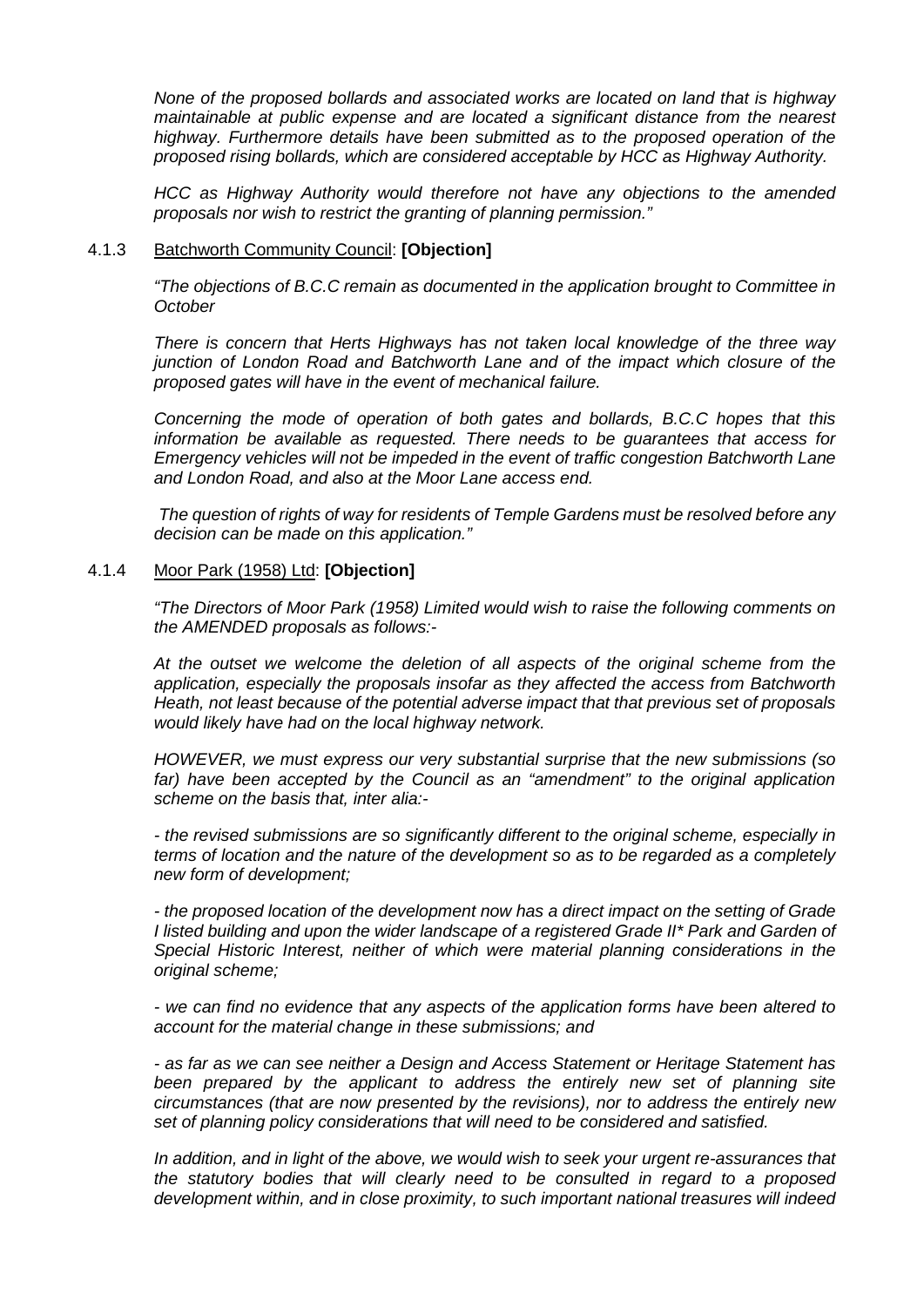*be consulted before the application proceeds forward for re-presenting to the Planning Committee for determination.* 

*In terms of our response to the revised scheme itself, our specific comments and concerns are as follows:*

*Given the distance of the revised proposals from any boundary, or any vantage point, relating to the Moor Park Conservation Area, we have no specific material planning comments in that respect.*

*However, we do nevertheless consider that a number of broader planning issues stand for the Council to assess in the consideration of this amended set of proposals for the two sets of "rise and fall" bollards, with associated fencing, raised earth works, traffic lights and control boxes, especially :-*

*In our opinion, the Council will need to fully consider the impact of the amended application having regard to:-*

- *i. the location of the proposed works within the designated Metropolitan Green Belt;*
- *ii. the location of the proposed works within very close proximity to the front facade of an impressive and important Grade I listed building (Moor Park Mansion), especially bearing in mind the largely industrial nature, appearance/design and characteristics of two sets of "rise and fall" bollards;*
- *iii. the location of the proposed works within the grounds of Moor Park Mansion that are registered Grade II\* listed in the "Register of Parks and Gardens of Special Historic Interest in England"; and*
- *iv. what appears to be the very limited, dedicated/designated (e.g. yellow hatching) turning facilities on the "outside" of both sets of bollards, for any vehicle – domestic or commercial - that is denied access through the proposed barriers and consequently needs to turn fully around.*

*Finally, Moor Park 1958 Ltd (MP58 Ltd) wish to again emphasise that the residents and their associates of Temple Gardens enjoy unfettered rights of access in perpetuity across Moor Park Golf course roadways. These amended proposals must in no way compromise these legal rights and MP58 Ltd will be working with the residents to ensure all rights are protected and maintained.*

*We trust the above response, based on what we regard as relevant and material planning considerations is of assistance to you."*

#### 4.1.5 The Gardens Trust: **[No objection]**

*"Thank you for consulting The Gardens Trust, of which HGT is a member and authorised to respond on their behalf,*

*We have no objection to the positioning of the 2 sets of rising bollards as detailed in this application.*

*However, the set at Location 2, on the approach drive from Moor Lane, appears to have a fence leading from it across the parkland, as illustrated and marked on the sketch maps.*

*Historically this is an English Landscape Park, and as such is open parkland to the mansion. Dividing the landscape with fences will harm the Grade II\* Registered Park by inappropriate interventions. We have seen no justification for this harm. We would suggest that if extra barriers are required to stop vehicles circumventing the bollards then planting should be employed as at Location 1.*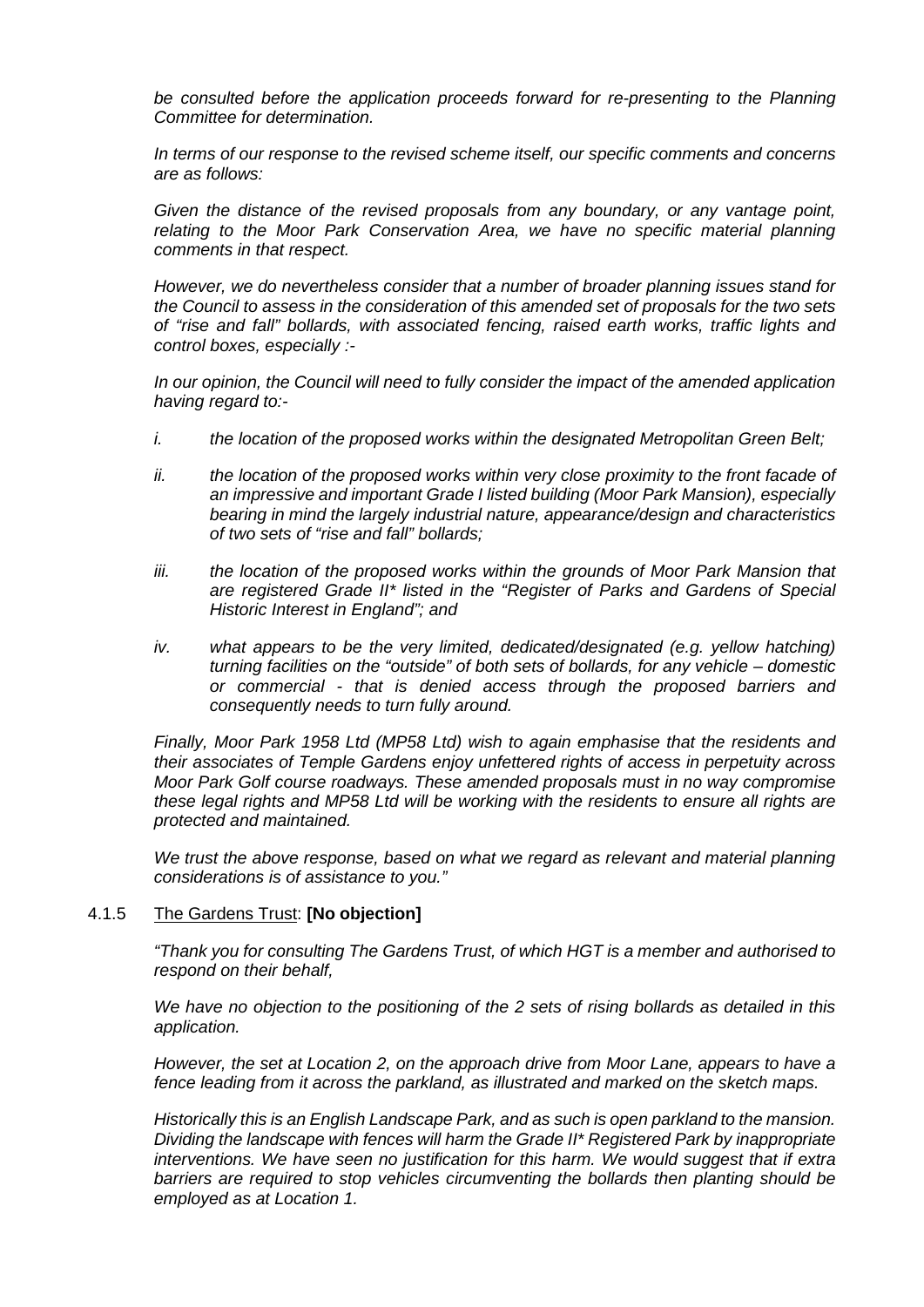*With the fencing as indicated in this application we OBJECT to this application."*

**Officer comment:** The proposed plans were amended to omit the fencing giving rise to a division between the landscape of the Grade II\* Registered Park and, in light of this, The Gardens Trust withdrew their objection.

#### 4.1.6 National Grid: **[Made the following comments]**

#### *"Affected Apparatus*

*The apparatus that has been identified as being in the vicinity of your proposed works is:*

*- Low or Medium pressure (below 2 bar) gas pipes and associated equipment. (As a result it is highly likely that there are gas services and associated apparatus in the vicinity)*

#### *Requirements*

*BEFORE carrying out any work you must:*

*- Carefully read these requirements including the attached guidance documents and maps showing the location of apparatus.*

*- Contact the landowner and ensure any proposed works in private land do not infringe Cadent and/or National Grid's legal rights (i.e. easements or wayleaves). If the works are in the road or footpath the relevant local authority should be contacted.*

*- Ensure that all persons, including direct labour and contractors, working for you on or near Cadent and/or National Grid's apparatus follow the requirements of the HSE Guidance Notes HSG47 - 'Avoiding Danger from Underground Services' and GS6 – 'Avoidance of danger from overhead electric power lines'. This guidance can be downloaded free of charge at http://www.hse.gov.uk*

*- In line with the above guidance, verify and establish the actual position of mains, pipes, cables, services and other apparatus on site before any activities are undertaken."*

**Officer comment:** An informative will be added to any permission granted advising the applicant to contact National Grid/Cadent Gas prior to any construction works being carried out on site.

## 4.1.7 Hertfordshire Ecology: **[No response received to date]**

4.1.8 Historic England: **[No response received to date]**

## 4.1.9 Landscape Officer: **[No response received to date]**

## **4.2 Public/Neighbour Consultation**

- 4.2.1 The amended application was subject to a new 21-day statutory consultation period including the display of site notices for each application reflecting the new description of development. All neighbours who were originally written to and those who commented on the scheme were sent a letter. Please note that the summary of responses relates to the new proposal and does not include comments lodged against the superseded proposal.
- 4.2.2 Site notice posted (FUL & LBC): 13.11.2020, expiry date: 04.12.2020
- 4.2.3 Neighbours consulted for each application: 21
- 4.2.4 Total no. of responses received to date: 4 (4 Objection)
- 4.2.5 Summary of responses: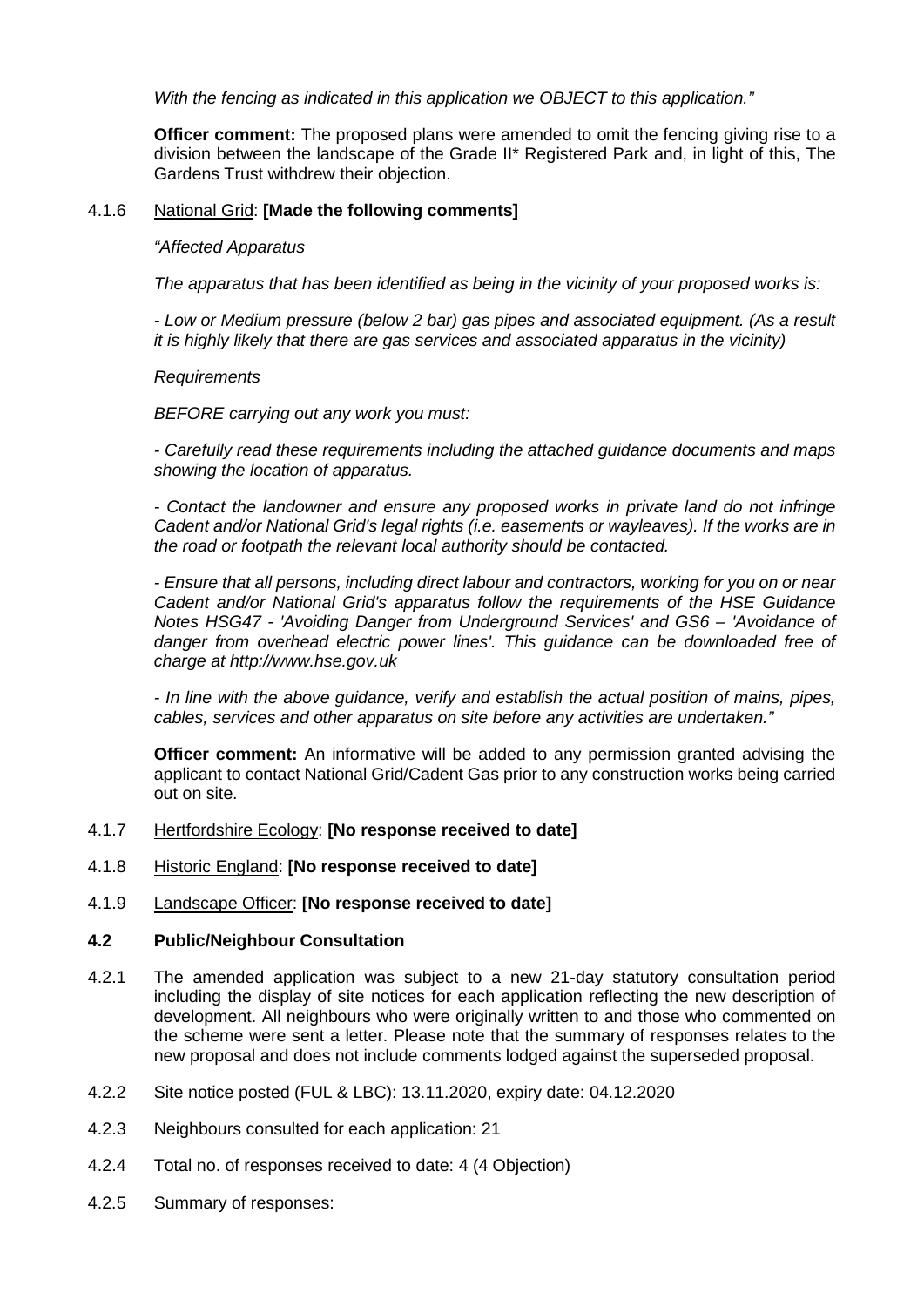## Objection comments

- The proposal would have a deleterious effect on the aesthetic of the Listed Building and surrounding gardens
- The proposal would cause congestion on the road through the golf course with safety implications due to locations of golf holes
- The motivation of this scheme and its predecessor were to improve security which it will fail to do
- There is no restriction of access for individuals on foot, cycle or motor-cycle and anyone could drive across the golf course in a car
- From a legal perspective it undermines the right of free access of Temple Garden residents
- The proposal is a hastily prepared and heavily amended version of the original proposals
- The modified proposal is incomplete and poorly specified, inconsistent and unworkable in its present form
- It is dangerous in view of the bollards proximity to the fairway and holes
- The proposal fails the 60m minimum recommendation of the European Institute of Golf Course Architects
- The barriers reduce the capacity of the estate road and at the SE barrier 6 lane converge into one
- No traffic study has been carried out to ensure that there will not be heavy congestion to the Mansion Area
- No provision for turning has been made outside either barrier
- What are people to do who drive up and realise there is a barrier and that they are not welcome?
- Criminals are free to enter at all times of the day or night and innocents will be trapped in a Moor Park net
- Deliveries and trucks coming in will be badly impeded
- Surprised that the new submissions have been accepted as an amendment
- The latest submissions are significantly different
- The proposed development would impact the Grade II\* Park and Grade I Listed building
- No aspects of the application form have been amended to take account of the material change in these submissions
- There is no Design & Access Statement
- Statutory bodies need to be fully informed and given time to be consulted
- It is also essential that the proposal remains called in to committee and isn't a delegated decision
- These proposals interfere with Temple Gardens rights of way
- The bollards will allow walkers and motorbikes past
- The location is dangerous due to golfers
- No detail has been given over denial of access
- Proposed Location 2 is at a busy area of the estate road and could cause traffic problems
- The road is not wide enough for two cars to pass (details of car widths provided)
- No details have been given regarding out of office hours
- 4.2.6 Material planning considerations are addressed in this report

## 4.2.7 **Officer comments:**

As set out in considering the previous proposal, the comments relating to rights of way and access are noted however this matter is not a material planning consideration. The grant of planning permission would not override any private rights of way or access. This matter would need to be addressed privately between the interested parties.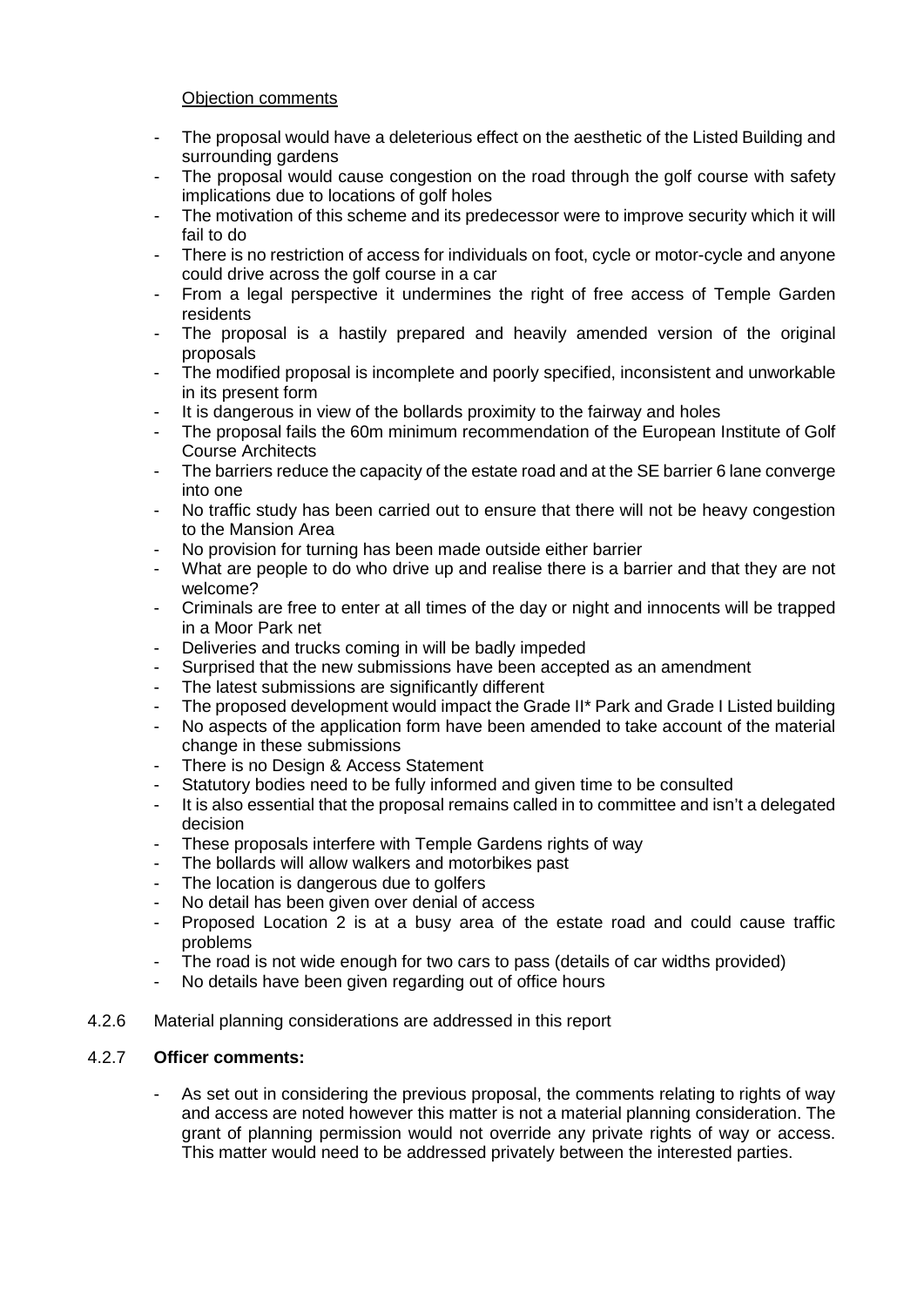- Full details have been provided by the applicant as to how the proposed bollards are intended to operate, including when the club is closed, which is considered in the following sections of this report

## **5 Reason for Delay**

5.1 Committee cycle and Committee deferral to seek amendments.

# **6 Relevant Planning Policy, Guidance and Legislation**

### 6.1 National Planning Policy Framework and National Planning Practice Guidance

In February 2019 the new National Planning Policy Framework was published. This is read alongside the National Planning Practice Guidance (NPPG). The determination of planning applications is made mindful of Central Government advice and the Local Plan for the area. It is recognised that Local Planning Authorities must determine applications in accordance with the statutory Development Plan, unless material considerations indicate otherwise, and that the planning system does not exist to protect the private interests of one person against another. The NPPF is clear that "existing policies should not be considered out-of-date simply because they were adopted or made prior to the publication of this Framework. Due weight should be given to them, according to their degree of consistency with this Framework".

The NPPF states that 'good design is a key aspect of sustainable development, creates better places in which to live and work and helps make development acceptable to communities'. The NPPF retains a presumption in favour of sustainable development. This applies unless any adverse impacts of a development would 'significantly and demonstrably' outweigh the benefits.

#### 6.2 The Three Rivers Local Plan

The application has been considered against the policies of the Local Plan, including the Core Strategy (adopted October 2011), the Development Management Policies Local Development Document (adopted July 2013) and the Site Allocations Local Development Document (adopted November 2014) as well as government guidance. The policies of Three Rivers District Council reflect the content of the NPPF.

The Core Strategy was adopted on 17 October 2011 having been through a full public participation process and Examination in Public. Relevant policies include Policies CP1, CP9, CP10, CP11 and CP12.

The Development Management Policies Local Development Document (DMLDD) was adopted on 26 July 2013 after the Inspector concluded that it was sound following Examination in Public which took place in March 2013. Relevant policies include DM2, DM3, DM6, DM7, DM8 and DM9.

## 6.3 Other

The Localism Act received Royal Assent on 15 November 2011. The growth and Infrastructure Act achieved Royal Assent on 25 April 2013.

The Wildlife and Countryside Act 1981 (as amended), the Conservation of Habitats and Species Regulations 2010, the Natural Environment and Rural Communities Act 2006 and the Habitat Regulations 1994 may also be relevant.

## **7 Planning Analysis**

## 7.1 Impact on the Metropolitan Green Belt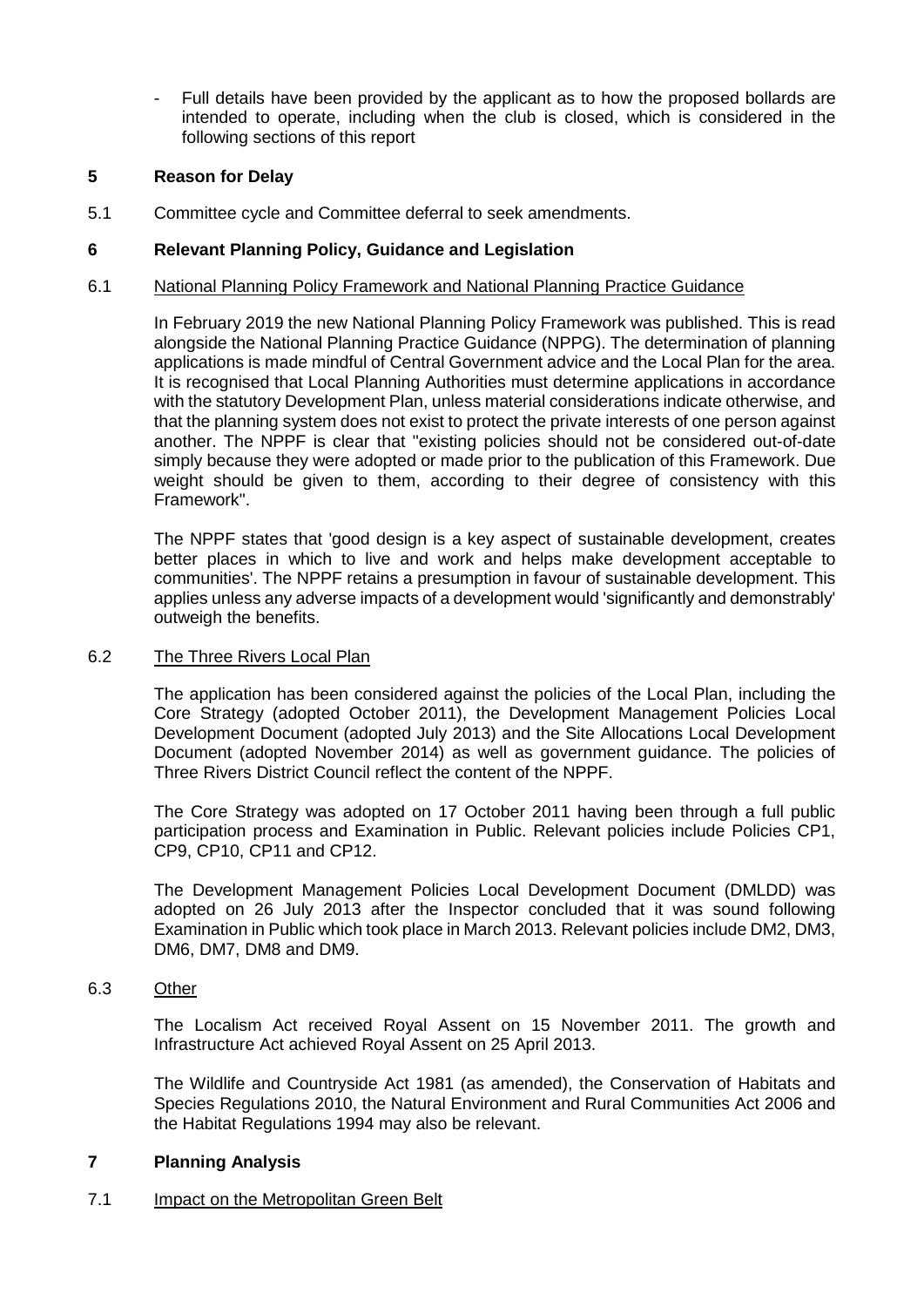- 7.1.1 The application site is located within the Metropolitan Green Belt. The fundamental aim of Green Belt policy is to prevent urban sprawl by keeping land permanently open; the most important attribute of Green Belts is their openness. Green Belts can shape patterns of urban development at sub-regional and regional scale, and help to ensure that development occurs in locations allocated in development plans. They help to protect the countryside, be it in agricultural, forestry or other use. They can assist in moving towards more sustainable patterns of urban development.
- 7.1.2 The NPPF identifies the five purposes of including land in Green Belts as:
	- to check the unrestricted sprawl of large built-up areas;
	- to prevent neighbouring towns from merging into one another;
	- to assist in safeguarding the countryside from encroachment;
	- to preserve the setting and special character of historic towns: and
	- to assist in urban regeneration, by encouraging the recycling of derelict and other urban land.
- 7.1.3 The requirements of the NPPF are considered to reflect policies of both the Three Rivers District Council Core Strategy (adopted October 2011) and the Development Management Policies LDD (adopted July 2013). Policy CP11 of the Core Strategy (adopted October 2011) states that there will be a general presumption against inappropriate development that would not preserve the openness of the Green Belt. Inappropriate development is, by definition, harmful to the openness of the Metropolitan Green Belt.
- 7.1.4 This proposal would consist of two rising road blockers sunken within the existing tarmacked access track and ancillary equipment to facilitate their operation at two separate locations on the estate road through the Golf Course, in close proximity to the Moor Park Mansion car park. This ancillary equipment includes a control box and code readers elevated on metal posts. There would also be open post and rail fencing positioned either side of the existing access road. The proposal is considered to constitute an engineering operation for the purposes of the NPPF. The impact upon openness is a material consideration in assessing impact upon the Metropolitan Green Belt.
- 7.1.5 It is considered that the proposals, whilst they would be a relatively obvious feature in the context of the access track, would not result in harm to the openness of the Green Belt given their low level nature. As built structures, the road blockers and equipment constitute the occurrence of built form however it would be located in amongst the backdrop of an established built form and landscaped areas with undulating land levels.
- 7.1.6 The bollards and equipment at Location 1 would be read against the existing built form of the surrounding significant expanse of hardstanding which forms the access road and adjacent car park as well and low level fencing of a similar height to the bollards bounding this location to the south. This bollard location includes an extension to the kerbed planter however this is not considered to result in any harm to the Green Belt.
- 7.1.7 The bollards, equipment and fencing at Location 2 includes a relatively sharp rise in land level to the south which is considered to mitigate and limit the visual effect of this proposal. The proposed development in this location would also be built against an established back drop of the grouping of trees and other existing paraphernalia such as club signage to the northern side. The short length of proposed wooden post and rail fencing would be of a low height and open in character and is not considered to impact upon openness.
- 7.1.8 The proposed additional paraphernalia required at both locations are considered to be relatively minimal in quantity and scale. It is considered appropriate to include a condition for the paraphernalia to be painted black or dark green to further limit their visibility.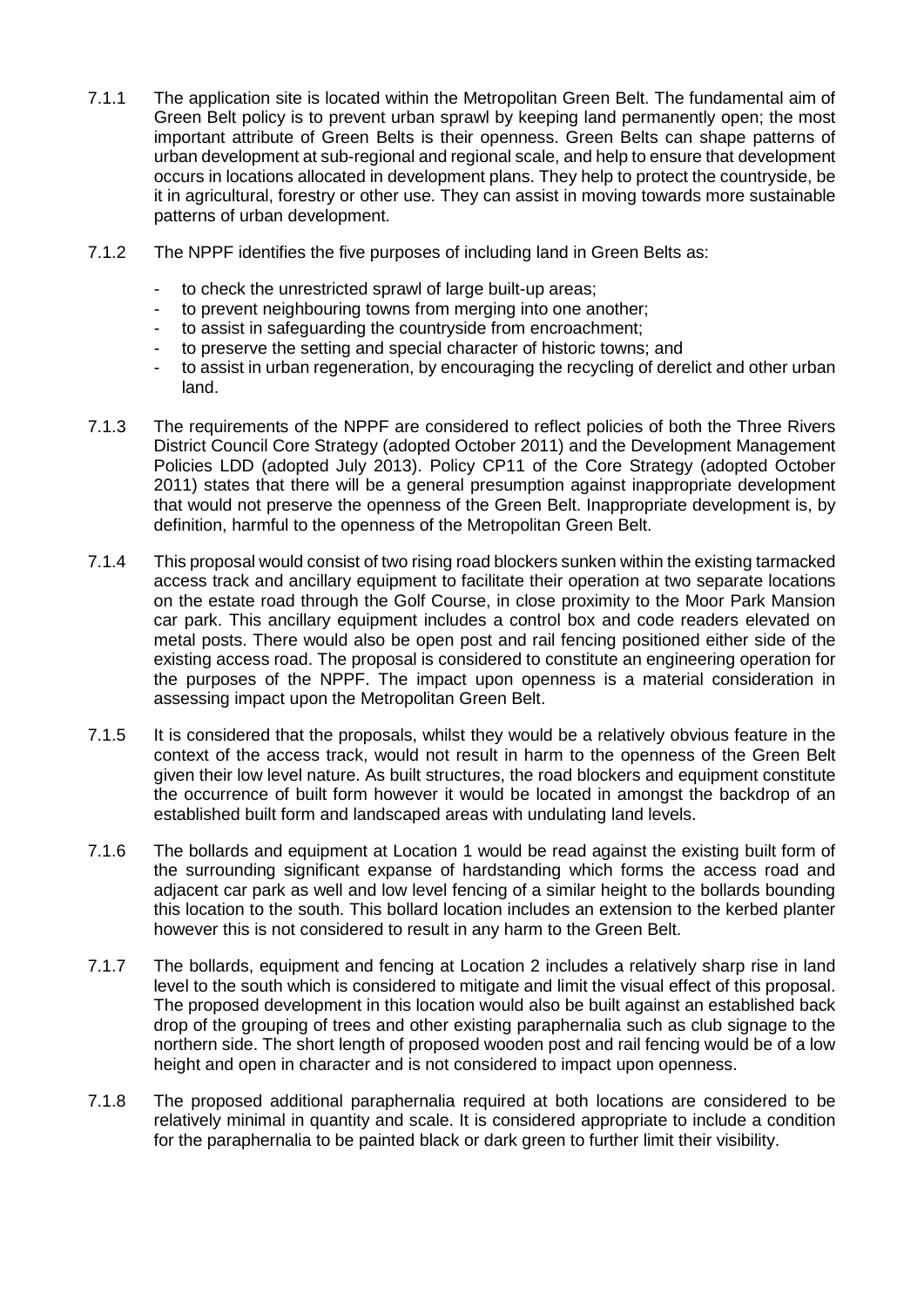7.1.9 The LPA therefore do not considered that the proposed development would cause to harm to the Metropolitan Green Belt and the proposal is acceptable in accordance with Policy CP11 of the Core Strategy and the NPPF.

### 7.2 Impact upon Character & Appearance, Heritage Assets and Conservation Area

- 7.2.1 The application sites are set within the grounds of Moor Park Mansion which is a grade I listed property (list entry no: 1 173698), located within a II\* Registered Park and Garden (list entry no: 1000251). Within the park are a number of separately listed sculptures and architectural features.
- 7.2.2 The Conservation Officer was consulted on the proposed development and stated that although the new proposed bollards have been positioned closer to the mansion itself, they are considered to be acceptable because they are relatively minor features alongside an existing car park and along an existing tarmac road. In addition, the Conservation Officer stated that the proposed open fencing/railings are in keeping with the parkland setting and the position of the bollards on the edge of an existing car park and road minimise their visual impact on the Registered Park and Garden. In summary the Conservation Officer stated that there are no objections raised as the proposal is considered to be compliant with the provisions of the NPPF (Section 16 regarding the conservation and enhancement of the historic environment). The Gardens Trust were also consulted on the proposed development and raised no objection. It is acknowledged that The Gardens Trust expressed concern over the initially proposed length of fencing across the park to the west car park however this was omitted from the proposal and The Gardens Trust withdrew their concern on this basis.
- 7.2.3 In light of the above consultee comments it is considered that the proposed development is acceptable in terms of its impact upon Heritage Assets. The proposed development is considered to be acceptable in accordance with Policies CP1 and CP12 of the Core Strategy and Policy DM1, DM3 and Appendix 2 of the Development Management Policies LDD.

#### 7.3 Impact on amenity of neighbours

- 7.3.1 Policy CP12 of the Core Strategy states that development should 'protect residential amenities by taking into account the need for adequate levels and disposition of privacy, prospect, amenity and garden space'.
- 7.3.2 Given the scale, nature and location of the proposed development, the LPA do not raise any concerns with regard to the impact of the proposal on the residential amenity of neighbours and consider that the proposal would be acceptable in this regard. The objection comments made in relation to the proposed bollards obstructing private access rights is not a material consideration that can be taken into account in the planning process.
- 7.3.3 The proposed development would therefore be acceptable in accordance with Policies CP1 and CP12 of the Core Strategy.

## 7.4 Highways & Parking

- 7.4.1 Core Strategy Policy CP10 requires development to provide a safe and adequate means of access and to make adequate provision for all users, including car parking. Policy DM13 and Appendix 5 of the Development Management Policies document set out parking standards.
- 7.4.2 Hertfordshire County Highways were consulted on the proposed development and stated that none of the proposed bollards and associated works are located on land that is highway maintainable at public expense and are located a significant distance from the nearest highway. Furthermore details have been submitted as to the proposed operation of the proposed rising bollards, which are considered acceptable by HCC as Highway Authority.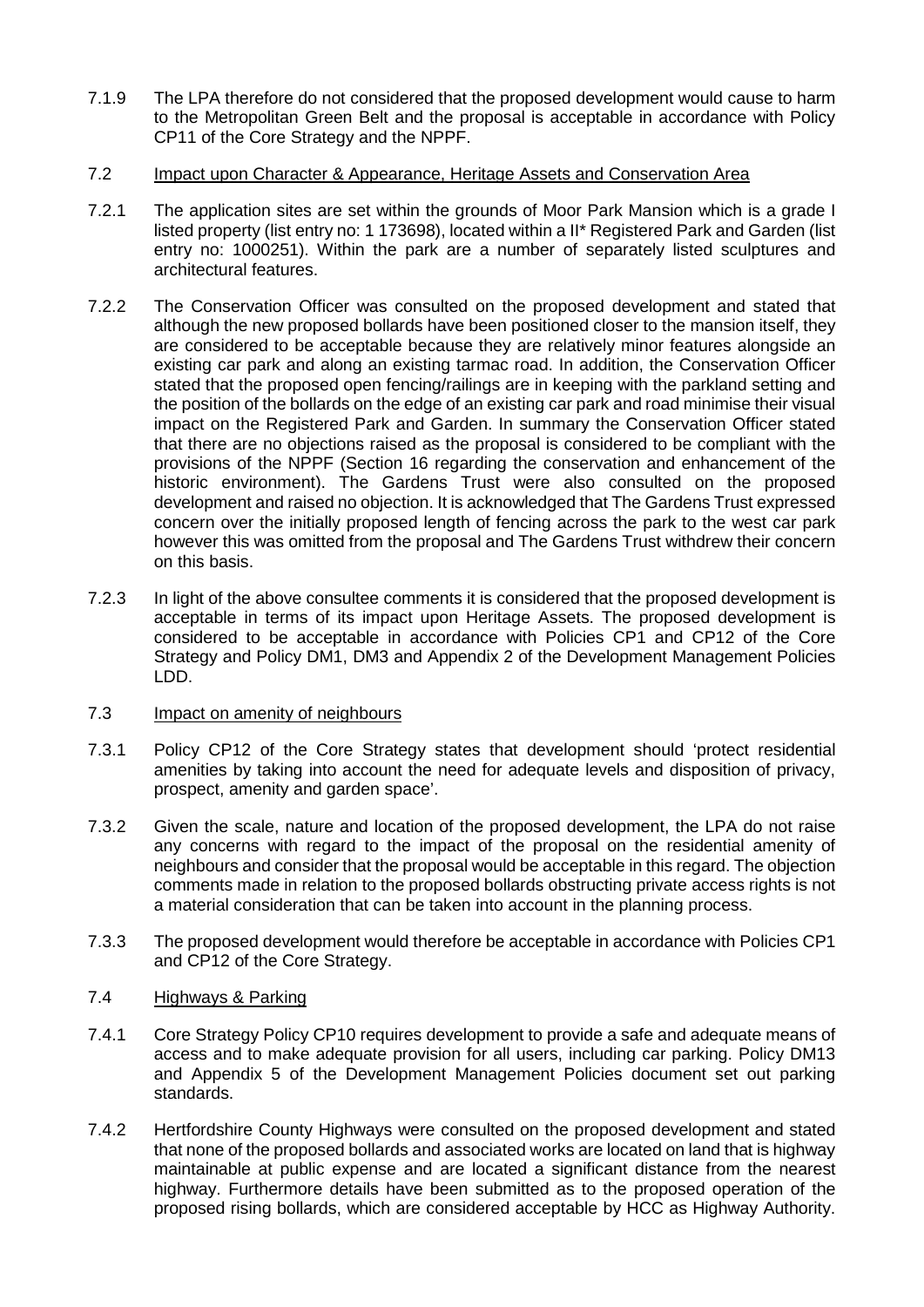HCC as Highway Authority would therefore not have any objections to the amended proposals nor wish to restrict the granting of planning permission*.*

7.4.3 Whilst Highways have raised no objection to the proposed development, and whilst the proposal is confined to a private road network, the LPA consider it appropriate to consider the operation of the proposal. The applicant has set out in detail as to how the bollards are proposed to operate which is summarised in section 3 of this report. The LPA is satisfied that the proposal presents a satisfactory and workable arrangement in terms of controlling traffic passing through the Golf Club. In addition, whilst it is not a material consideration that would restrict the grant of planning permission, it is considered that the amended proposals do not give rise to any sort of restriction to the residents of Temple Gardens access to the pubic highway of which concern was expressed over the superseded proposal.

## 7.5 Trees & Landscape

- 7.5.1 Policy DM6 of the Development Management Policies LDD sets out that development proposals should seek to retain trees and other landscape and nature conservation features, and that proposals should demonstrate that trees will be safeguarded and managed during and after development in accordance with the relevant British Standards.
- 7.5.2 The proposed development does not propose the removal of any trees. There are no trees at 'Location 1' that would be indirectly impact by the proposed development. There is a grouping of trees positioned to the north of 'Location 2' however it is considered that the proposed development would not give rise to any harmful impact on these trees given the proximity of the proposal. The wider expanse of fencing up to the 'west car park' at 'Location 2' has been omitted from the proposal and would therefore not impact upon the root protection zones of the trees in this location.

## 7.6 Biodiversity

- 7.6.1 Section 40 of the Natural Environment and Rural Communities Act 2006 requires Local Planning Authorities to have regard to the purpose of conserving biodiversity. This is further emphasised by regulation 3(4) of the Habitat Regulations 1994 which state that Councils must have regard to the strict protection for certain species required by the EC Habitats Directive. The Habitats Directive places a legal duty on all public bodies to have regard to the habitats directive when carrying out their functions.
- 7.6.2 The protection of biodiversity and protected species is a material planning consideration in the assessment of this application in accordance with Policy CP9 of the Core Strategy and Policy DM6 of the Development Management Policies document. National Planning Policy requires Local Authorities to ensure that a protected species survey is undertaken for applications where biodiversity may be affected prior to the determination of a planning application. A Biodiversity Checklist was submitted with the application and states that no protected species or biodiversity interests will be affected as a result of the application.
- 7.6.3 Hertfordshire Ecology were consulted on the proposed development given its proximity adjacent to and partially within a non-statutory Local Wildlife Site. No comments were received in relation to the revised proposals however commented on the previous proposal. Their previous comments stated that, due to the nature and scape of the proposal, no adverse effects on the main interest of the surrounding Local Wildlife Site are anticipated although it is advised a precautionary approach to construction works is undertaken. It is considered that this consideration would apply to the revised proposal.

### **8 Recommendation**

8.1 That PLANNING APPLICATION 20/1037/FUL BE GRANTED subject to the following conditions: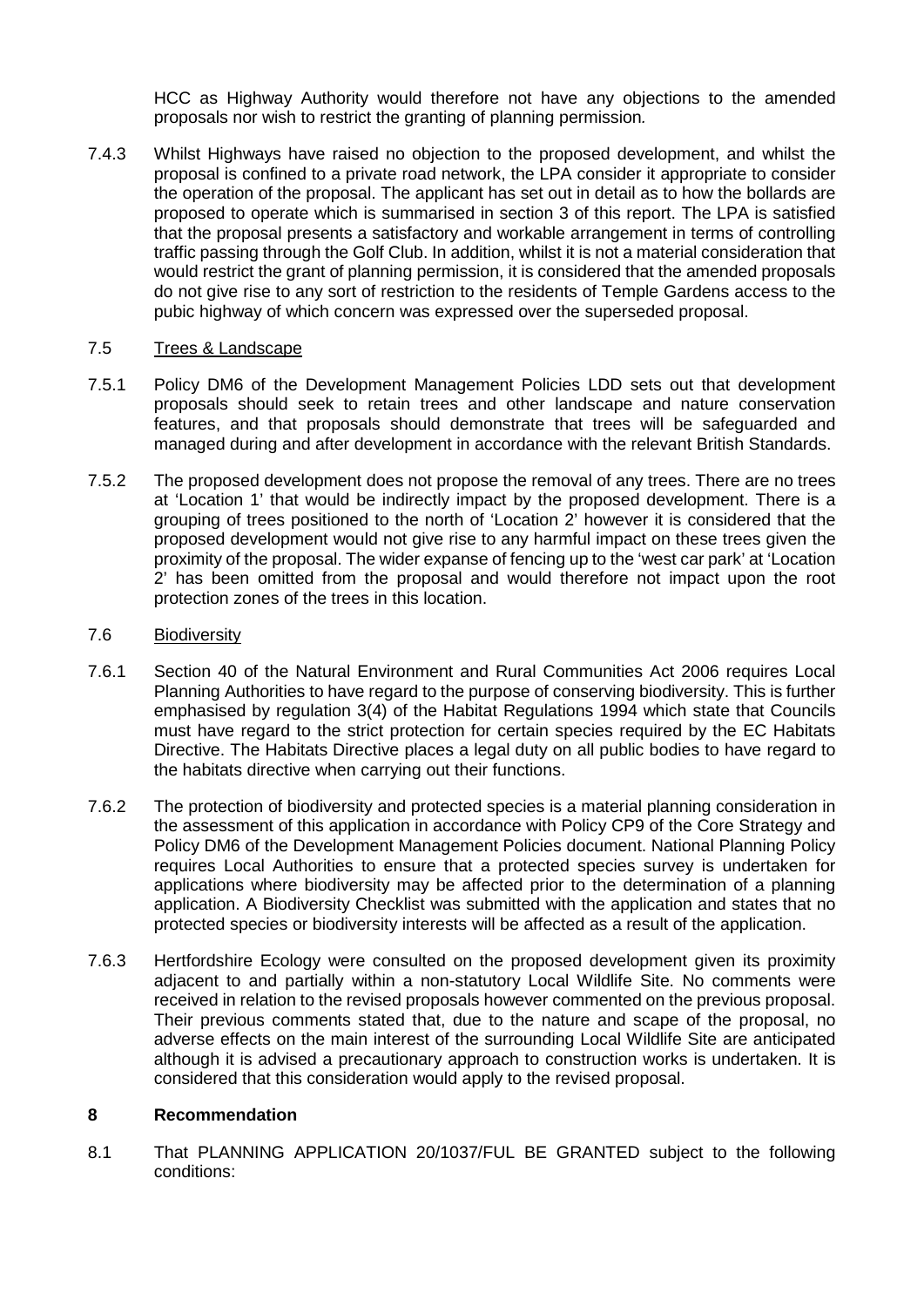C1 The development hereby permitted shall be begun before the expiration of three years from the date of this permission.

Reason: In pursuance of Section 91(1) of the Town and Country Planning Act 1990 and as amended by the Planning and Compulsory Purchase Act 2004.

C2 The development hereby permitted shall be carried out in accordance with the following approved plans: SK.01, SK.02, SK.03, SK.04, SK.05, SK.06 Rev 1, TRDC0001 (Location Plan), TRDC0002 (Bollard Elevations), TRDC0003 (Bollard Specification)

Reason: For the avoidance of doubt and in the proper interests of planning and in the interests of the visual amenities of the locality and the residential amenity of neighbouring occupiers, in accordance with Policies CP1, CP9, CP10 and CP12 of the Core Strategy (adopted October 2011) and Policies DM1, DM6, DM13 and Appendices 2 and 5 of the Development Management Policies LDD (adopted July 2013).

C3 The proposed development hereby permitted, shall be carried out in accordance with the materials as shown on the approved plans and no external materials shall be used other than those approved. The paraphernalia associated with the operation of the bollards hereby approved, including the control box post and code reader posts shall be painted black or dark green and permanently maintained in this condition.

Reason: In the interests of the visual amenity of the area in accordance with Policies CP1 and CP12 of the Core Strategy (adopted October 2011) and Policy DM1 and Appendix 2 of the Development Management Policies LDD (adopted July 2013).

C4 The proposed development hereby permitted, shall be implemented and permanently maintained in accordance with the Operational Details (dated 13/11/2020).

Reason: For the avoidance of doubt and in the proper interests of planning in accordance with Policies CP1, and CP12 of the Core Strategy (adopted October 2011).

#### 8.2 **Informatives**

I1 With regard to implementing this permission, the applicant is advised as follows:

All relevant planning conditions must be discharged prior to the commencement of work. Requests to discharge conditions must be made by formal application. Fees are £116 per request (or £34 where the related permission is for extending or altering a dwellinghouse or other development in the curtilage of a dwellinghouse). Please note that requests made without the appropriate fee will be returned unanswered.

There may be a requirement for the approved development to comply with the Building Regulations. Please contact Hertfordshire Building Control (HBC) on 0208 207 7456 or at buildingcontrol@hertfordshirebc.co.uk who will be happy to advise you on building control matters and will protect your interests throughout your build project by leading the compliance process. Further information is available at www.hertfordshirebc.co.uk.

Community Infrastructure Levy (CIL) - If your development is liable for CIL payments, it is a requirement under Regulation 67 (1) of The Community Infrastructure Levy Regulations 2010 (As Amended) that a Commencement Notice (Form 6) is submitted to Three Rivers District Council as the Collecting Authority no later than the day before the day on which the chargeable development is to be commenced. DO NOT start your development until the Council has acknowledged receipt of the Commencement Notice. Failure to do so will mean you will lose the right to payment by instalments (where applicable), lose any exemptions already granted, and a surcharge will be imposed.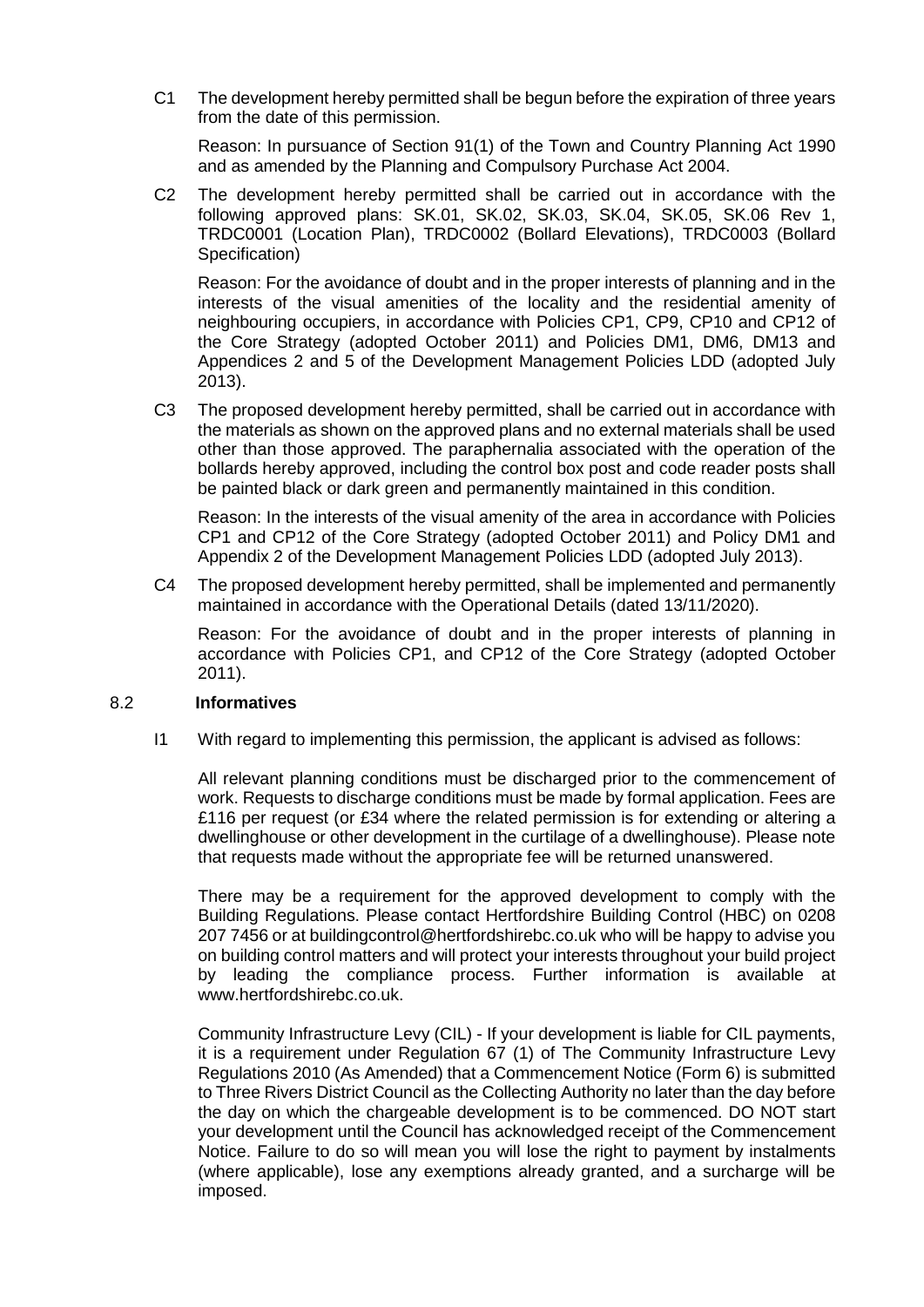Care should be taken during the building works hereby approved to ensure no damage occurs to the verge or footpaths during construction. Vehicles delivering materials to this development shall not override or cause damage to the public footway. Any damage will require to be made good to the satisfaction of the Council and at the applicant's expense.

Where possible, energy saving and water harvesting measures should be incorporated. Any external changes to the building which may be subsequently required should be discussed with the Council's Development Management Section prior to the commencement of work.

- I2 The applicant is reminded that the Control of Pollution Act 1974 allows local authorities to restrict construction activity (where work is audible at the site boundary). In Three Rivers such work audible at the site boundary, including deliveries to the site and running of equipment such as generators, should be restricted to 0800 to 1800 Monday to Friday, 0900 to 1300 on Saturdays and not at all on Sundays and Bank Holidays.
- I3 The Local Planning Authority has been positive and proactive in its consideration of this planning application, in line with the requirements of the National Planning Policy Framework and in accordance with the Town and Country Planning (Development Management Procedure) (England) Order 2015. The development maintains/improves the economic, social and environmental conditions of the District.
- I4 The applicant is advised to that a precautionary approach is taken to construction in respect of ecological impact. As an alternative to proceeding with caution, the applicant may wish to commission an ecological consultant before works start.
- I5 Due to the presence of National Grid apparatus in proximity to the application site, the Applicant should contact National Grid before any works are carried out to ensure National Grid apparatus is not affected by any of the proposed works. Further 'Essential Guidance' can be found on the National Grid website at www.nationalgrid.com or by contacting National Grid on 0800688588.
- 8.2 That LISTED BUILDING CONSENT APPLICATION 20/1773/LBC BE GRANTED subject to the following conditions:
	- C1 The development hereby permitted shall be begun before the expiration of three years from the date of this permission.

Reason: To comply with the requirements of the Planning (Listed Buildings and Conservation Areas) Act 1990.

C2 The development hereby permitted shall be carried out in accordance with the following approved plans: SK.01, SK.02, SK.03, SK.04, SK.05, SK.06 Rev 1, TRDC0001 (Location Plan), TRDC0002 (Bollard Elevations), TRDC0003 (Bollard Specification)

Reason: For the avoidance of doubt and in the proper interests of planning and in the interests of the visual amenities of the locality and the residential amenity of neighbouring occupiers, in accordance with Policies CP1, CP9, CP10 and CP12 of the Core Strategy (adopted October 2011) and Policies DM1, DM6, DM13 and Appendices 2 and 5 of the Development Management Policies LDD (adopted July 2013).

C3 The proposed development hereby permitted, shall be carried out in accordance with the materials as shown on the approved plans and no external materials shall be used other than those approved. The paraphernalia associated with the operation of the